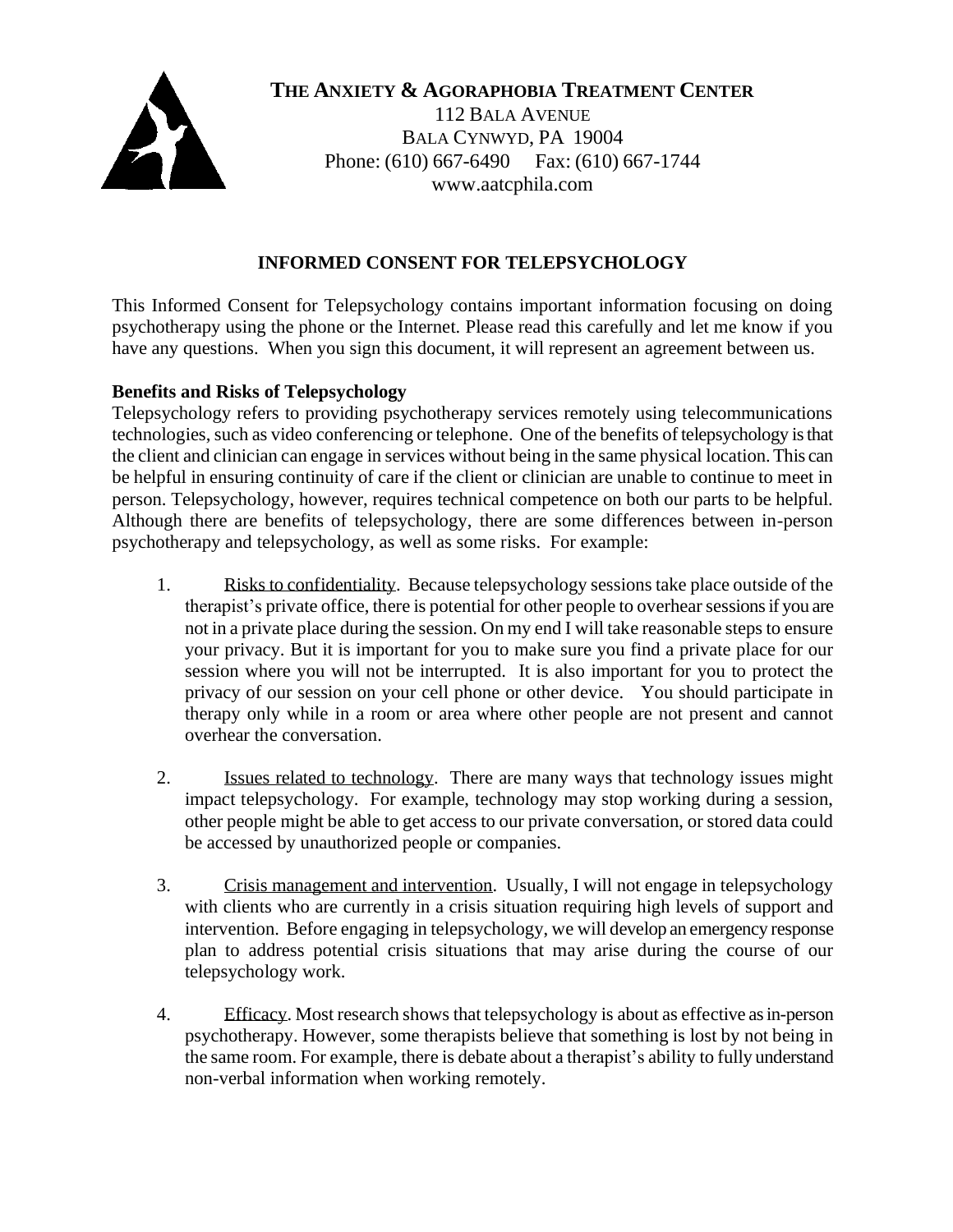## **Electronic Communications**

We will decide together which kind of telepsychology service to use. You may have to have certain computer or cell phone systems to use telepsychology services. You are solely responsible for any cost to you to obtain any necessary equipment, accessories, or software to take part in telepsychology.

# **Confidentiality**

I have a legal and ethical responsibility to make my best efforts to protect all communications that are a part of our telepsychology. However, the nature of electronic communications technologies is such that I cannot guarantee that our communications will be kept confidential or that other people may not gain access to our communications. I will try to use updated encryption methods, firewalls, and back-up systems to help keep your information private, but there is a risk that our electronic communications may be compromised, unsecured, or accessed by others. You should also take reasonable steps to ensure the security of our communications (for example, only using secure networks for telepsychology sessions and having passwords to protect the device you use for telepsychology).

The extent of confidentiality and the exceptions to confidentiality outlined in the Informed Consent/Rules and Limits of Confidentiality apply in telepsychology. Please let me know if you have any questions about exceptions to confidentiality.

## Appropriateness of Telepsychology

From time to time, we may schedule in-person sessions to "check-in" with one another. I will let you know if I decide that telepsychology is no longer the most appropriate form of treatment for you. We will discuss options of engaging in in-person counseling or referrals to another professional in your location who can provide appropriate services.

#### **Emergencies and Technology**

I may not immediately receive an online communication or might experience a local backup. If you are in a state of crisis or emergency, you should call 911 or go to your nearest emergency room. Alternatively, you may wish to call a crisis line, such as 1-800-273-TALK or 1-800-SUICIDE. Additionally, if I have legitimate concern about your safety and the session is disrupted without an alternative plan in place, I will send out crisis responders to your location to complete a safety assessment. In order to effectively carry out this plan, I will ask for your location at the start of each session to verify your whereabouts.

If the session is interrupted and you are not having an emergency, disconnect from the session and reconnect. If we cannot establish a new connection within a few minutes, I will contact you via phone on the number you provided. If there is a technological failure and we are unable to resume the connection or unable to connect via phone, you will only be charged the prorated amount of actual session time.

#### **Fees and Cancellation**

The same fee rates and cancellation policy will apply for telepsychology as apply for in-person psychotherapy. If you submit receipts for our sessions to your insurance for out-of-network reimbursement, please be aware that some insurance may not cover sessions that are conducted via telecommunication. Please contact your insurance company prior to our engaging in telepsychology sessions in order to determine whether these sessions will be covered.